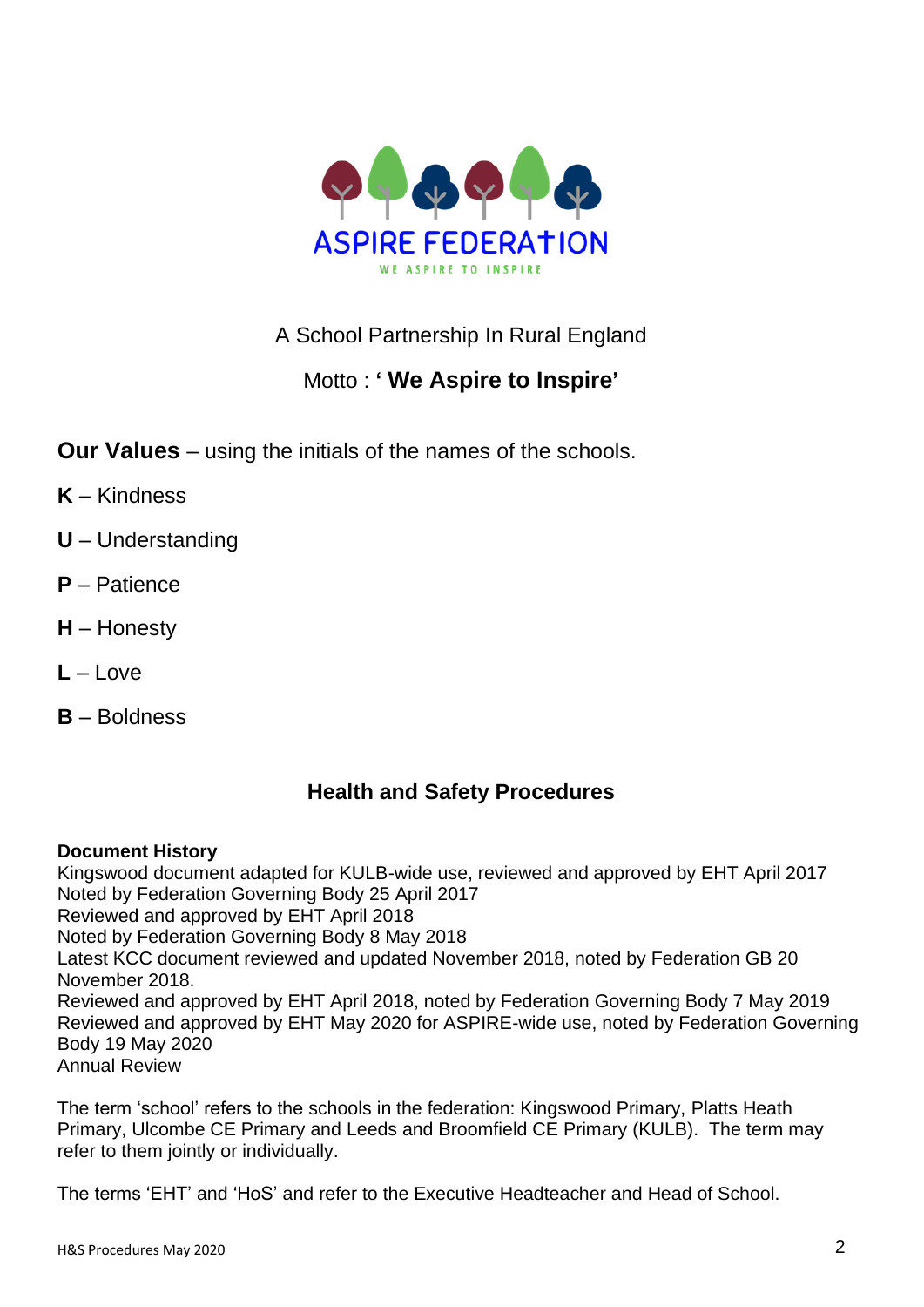# **Table of Contents:**

# **Section A: Introduction:**

- A1: A Note to Head Teachers
- A2: The Law Regarding Health and Safety Policies
- A3: Health and Safety Policy Statement

# **Section B: Organisation:**

- B1: Employer Responsibilities
- B2: Headteacher Responsibilities
- B3: Governors' Responsibilities
- B4: Staff Responsibilities
- B5: Area Education Officers (AEO)
- B6: Capital & Premises Development Manager
- B7 Property and Infrastructure Support
- B8: Safety Representatives
- B9: Consultation with Employees
- B10: Information, Instruction and Supervision
- B11: Competency for Health and Safety Tasks and Training
- B12: Monitoring

# **Section C: Arrangements:**

- C1: School Activities
- C2: Visitors
- C3: Fire and Emergency Procedures
- C4: Fire Fighting
- C5 Maintenance of Fire Precautions
- C6: Bomb Alerts
- C7: First Aid Arrangements
- C8: Information Technology
- C9: Legal Requirements for Premises
- C10: Safe Handling and Use of Substances
- C11: Inspection of Premises, Plant and Equipment
- C12: Asbestos Management
- C13: Legionella Management
- C14: Liquid Petroleum Gas Management
- C15: Oil Fired Boilers Heating Oil Storage and Management
- C16: Radon Management
- C17: List of Risk Assessments, Policies and Procedures to complement this Policy

#### **Section D: On-Line Annexes and References:**

- Annex 1: Emergency Planning Guidelines for Kent Schools
- Annex 2: Guidance on First Aid for Schools A Good Practice Guide
- Annex 3: Incident / Accident Reporting
- Annex 4: COSHH Risk Assessments on Kelsi
- Annex 5: Inspection Proforma on Kelsi
- Annex 6: Fire Policy and other linked Documents
- Annex 7: Heating Oil Storage and Management Checklist
- Annex 8: Asbestos Policy and Docubox Contents
- Annex 9: List of Hazardous Substances on the Premises
- Annex 10: Health and Safety of Pupils on Educational Visits

#### **Section E1: Useful Contacts**

See back of this document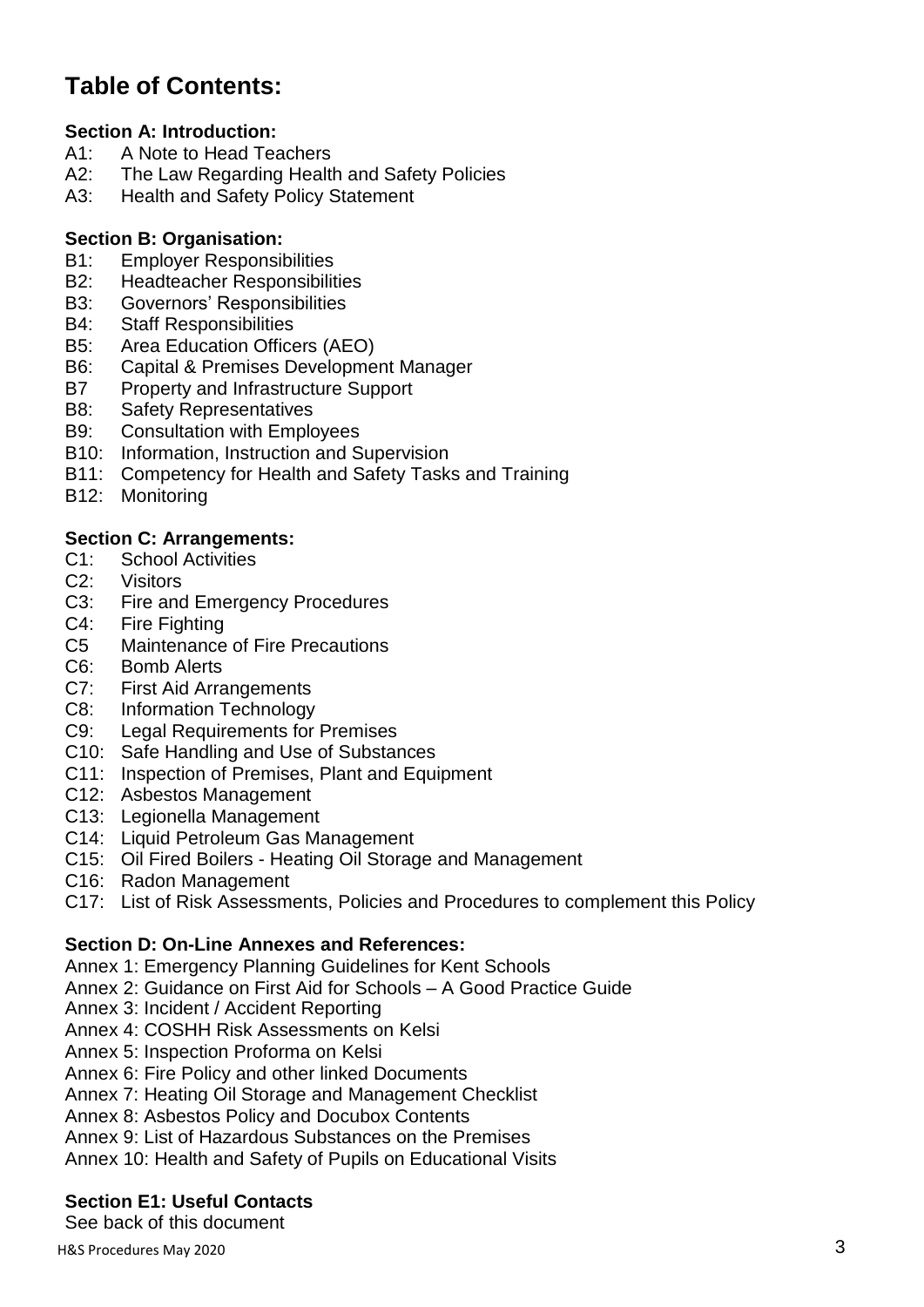# **Section A – Introduction:**

## **A1 – A Note to the Head Teacher:**

Before you devise your school health and safety policy, please read the following information:

- 1. Your policy must be kept up to date as it shows how you manage health and safety in your school.
- 2. You should involve staff and governors when devising the policy, and ensure that all staff are aware of what the policy means for them.
- 3. Some schools prefer to devise a short policy and cross reference to other documents held in school.
- 4. The policy should be signed by the head teacher and chair of governors, dated when signed, and reviewed annually.
- 5. As the policy is a management tool, it will be the first document you are asked to produce when visited by HSE inspectors and KCC auditors, where applicable.

# **A2 – The Law Regarding Health and Safety Policies:**

A written health and safety policy is a statutory requirement where an employer employs five or more people. It must be brought to the attention of the employees, and shown to an HSE Inspector or KCC auditor if requested.

An explicit safety policy demonstrates to staff, pupils and visitors that the organisation values their health, safety and welfare.

The allocation of responsibilities and the writing down of particular arrangements to implement the policy encourages a coherent approach to the management of health and safety.

For schools who are developing or revising their health and safety policy, this guidance and suggested detail can be presented to staff for consultation, to add specific content. After any appropriate re-drafting, this can then be presented for approval to the school management team before final adoption by the governing body. Therefore, writing the policy in consultation with all staff clarifies the arrangements made and helps give them ownership.

This process also provides for information to be shared later with others such as visitors and contractors.

The policy will then be reviewed annually in line with the cycle on the management plan but will be amended if new legislation/procedures etc. make this necessary.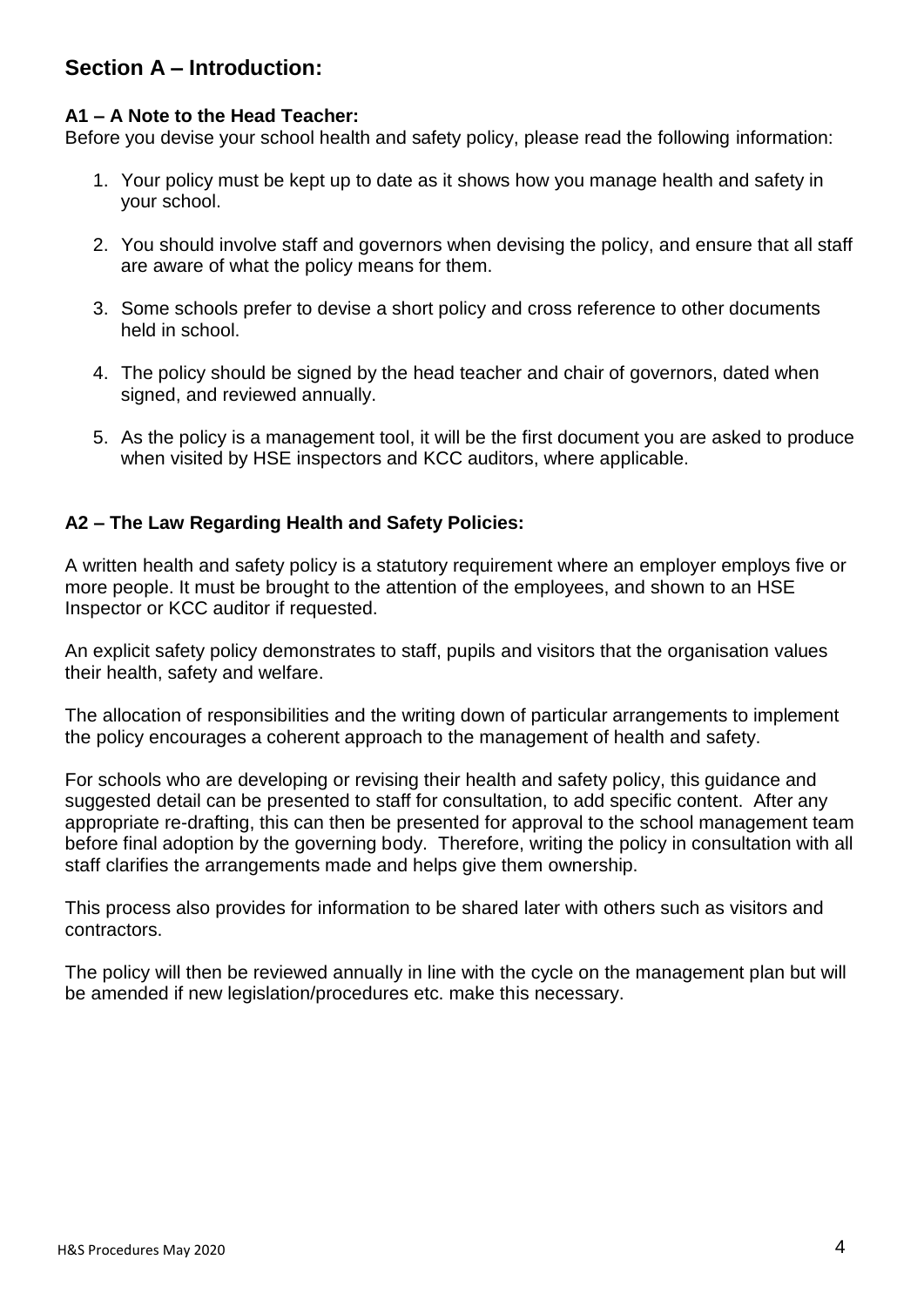H&S Procedures May 2020

#### **A3: Statement of Intent:**

The head teacher and governors are committed to establishing and implementing arrangements that will:

- ensure staff and pupils are safeguarded when on school premises, or engaged in off-site activities (e.g. school trips, sports events etc.).
- ensure the premises for which they are responsible have safe access and egress for all staff, pupils and visitors.
- provide adequate facilities and arrangements for welfare.
- provide and maintain safe plant and safe systems of work without risks to health.
- ensure safe use, handling, storage and transport of articles.
- provide suitable information, training, instruction and supervision to keep all staff, pupils and visitors safe.

Signed: Signed: Signed: Signed: Signed: Signed: Signed: Signed: Signed: Signed: Signed: Signed: Signed: Signed: Signed: Signed: Signed: Signed: Signed: Signed: Signed: Signed: Signed: Signed: Signed: Signed: Signed: Signed

*Head teacher Chair of Governors*

Date: **Date: Date: Date: Date: Date: Date: Date: Date: Date: Date:**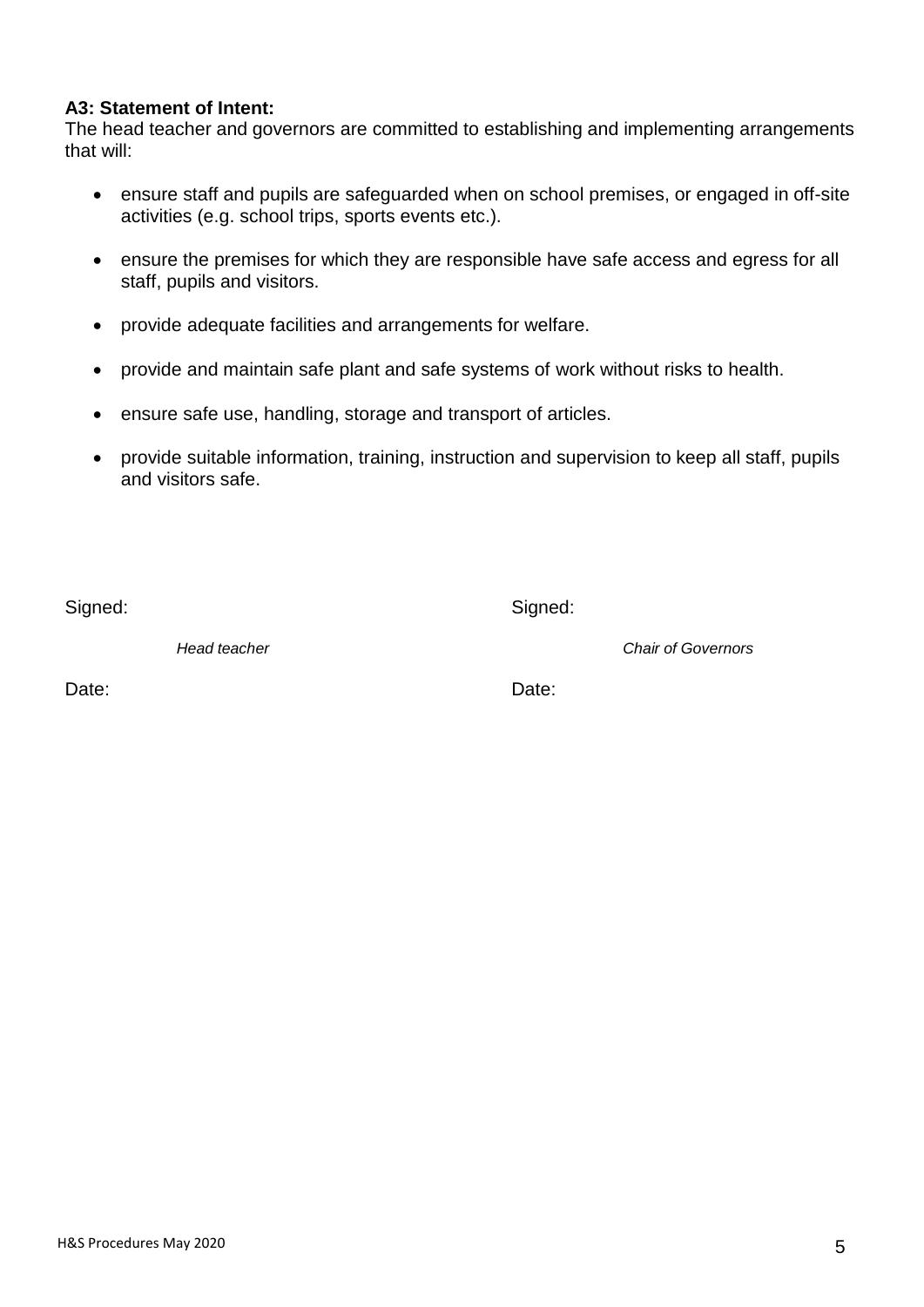# **Section B – ORGANISATION**

#### **B1: Employer Responsibilities**

Kent County Council as the employer has a statutory duty in respect of health and safety in community and voluntary controlled schools to ensure that premises and people are healthy and safe.

The responsibility is devolved to the headteacher, who has day to day responsibility for staff, pupils and others as 'officer in charge' of the premises.

The head teacher will ensure the overall implementation of the policy.

#### **B2: Headteacher Responsibilities**

- To ensure this policy is reviewed annually, or before if there are any changes in circumstances;
- To ensure that employee responsibilities regarding health and safety are included in his/her job description and that it is properly received and understood;
- To include health and safety issues in the school improvement plan, if necessary;
- To carry out regular health and safety inspections (at least three times a year) and take remedial action as appropriate;
- To undertake risk assessments, record significant findings, and review annually, or before if there is a change in circumstance;
- To receive and deal promptly with raised issues or complaints about unsafe premises, equipment or work practices;
- To liaise with KCC property and infrastructure support and/or the building maintenance consultants and/or with contractors to resolve property maintenance issues;
- To ensure that the requirements of any enforcement officer (e.g. HSE Inspector, Environmental Health Officer, Fire Liaison Officer, or Environmental Agency Inspector) are properly addressed;
- To ensure that emergency evacuation procedures are in place and tested;
- To ensure that adequate first aid provision is available and kept up to date;
- To report health and safety issues to the governing body on a regular basis;
- To monitor and review all health and safety policies and procedures.

**NB:** Tasks can be delegated to other staff members but the responsibility remains with the head teacher.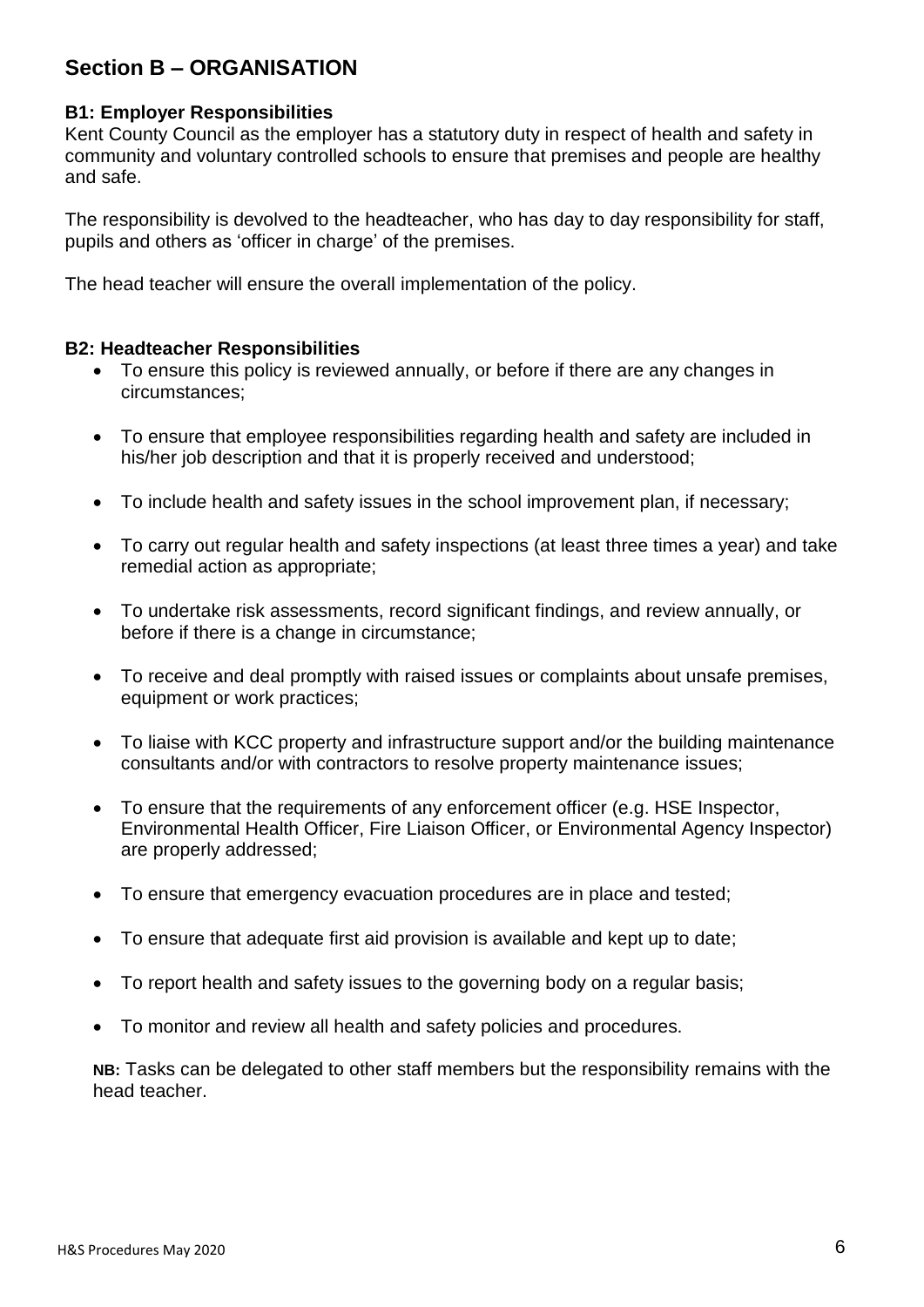## **B3 – Governors' Responsibilities**

- Responsibility for the health and safety of pupils lies with the governing body of the school, either as the employer of school staff or because it controls school premises (or both).
- The governing body will promote a strategic overview for health and safety.
- The governing body will take all reasonable measures to ensure that the premises and equipment on site are safe and do not put the health or safety of staff, pupils or visitors at risk while they are on the premises.
- The governing body of a community, voluntary controlled, community special and maintained nursery school must comply with any directions given by the LA concerning the health and safety of persons in school, or on school activities elsewhere.
- The governing body will make adequate provision for maintenance of the school premises and equipment, either within the KCC 'Classcare' scheme or within the school's delegated budget.
- The governing body will support and monitor health and safety within the school.
- The governing body can consider appointing a governor to coordinate health and safety from a strategic point of view.

#### **Name of Appointed Health and Safety Governor:** Kenneth Alexander & Steven Davey

#### **B4 – Staff Responsibilities**

- Must take reasonable care of their own health and safety and that of others who may be affected by what they do or fail to do.
- Will co-operate with their employer on health and safety matters.
- Will not interfere with anything provided to safeguard their health and safety or that of others.
- Have a duty to report all health and safety concerns to the head teacher or their line manager.

#### **B5 – Area Education Officers (AEO)**

- The AEO will take responsibility for the strategic overview of health and safety matters in schools, and report concerns to the Corporate Director of Education and Young Person's Services.
- The AEO will raise specific health and safety issues with the health and safety unit.

Name of AEO: Nicholas Abrahams Contact No: Kroner House – 01233 898500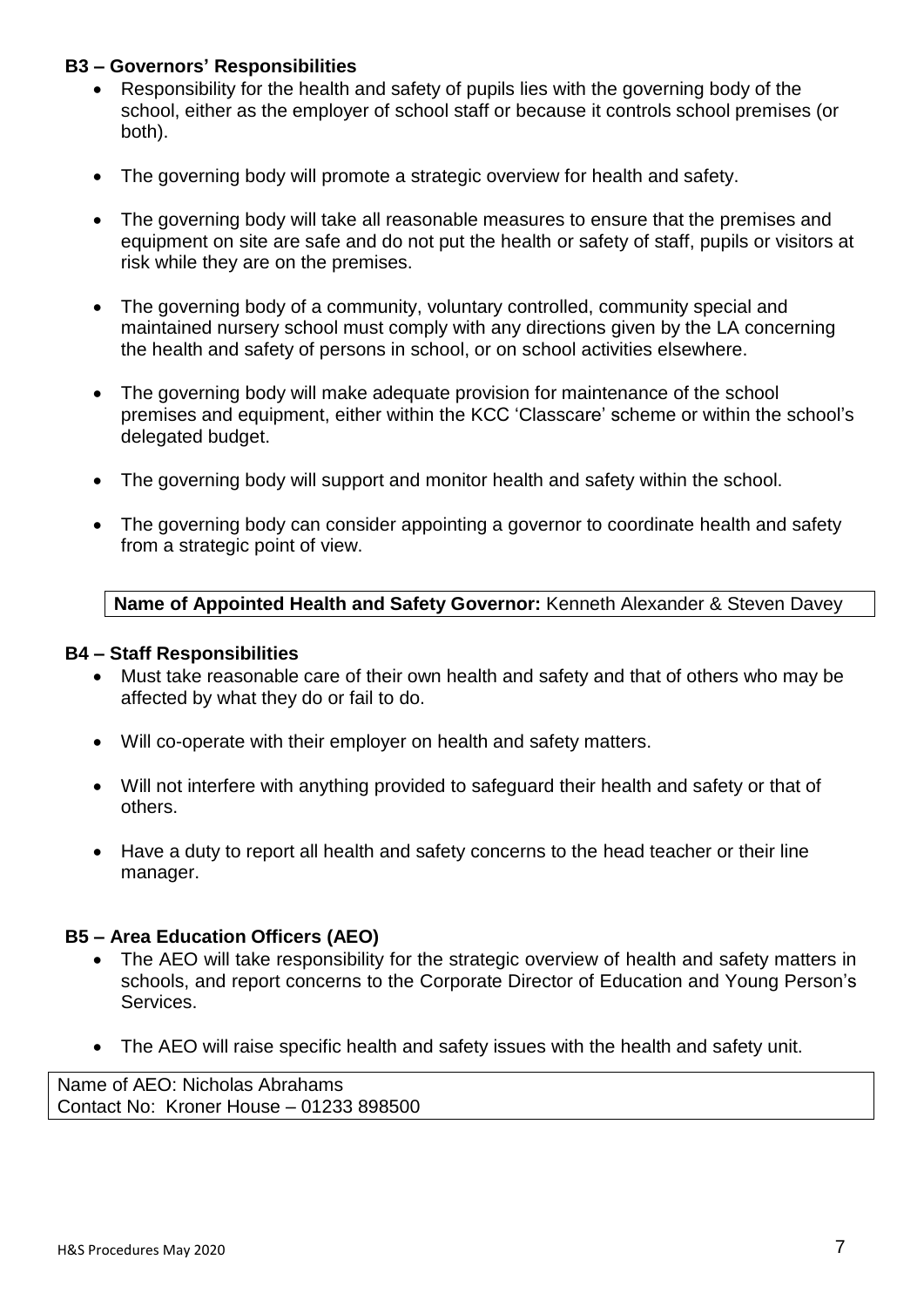#### **B6 –Capital & Premises Development Manager**

• Has responsibility for ensuring that regard is given to health and safety concerns when carrying out property maintenance plans for major maintenance and improvement works.

#### **B7 – Property and Infrastructure Support**

• Will ensure that property matters for which the local authority as the employer has statutory responsibilities, (e.g. regular maintenance and testing of fixed electrical wiring or fixed gas appliances) are properly dealt with, (if necessary, by taking premises or fixed equipment out of use). The head teacher is responsible for liaising with KCC property and infrastructure support, and/or the building consultants and/or with contractors from KCC preferred contractors list, to resolve property maintenance issues.

#### **B8 – Safety Representatives**

Safety representatives of a Trade Union have the following functions:

- Represent employees generally and when you consult them about specific matters that will affect the health, safety and welfare of the employees.
- Represent employees when Health and Safety Inspectors from HSE or Local Authorities consult them.
- Investigate accidents, near misses, and other potential hazards and dangerous occurrences in the workplace.
- Investigate complaints made by an employee they represent about their health, safety or welfare in the workplace.
- Present the findings of investigations to you.
- Inspect the workplace;
- With at least one other appointed representative, request in writing that you set up a health and safety committee and attend Health and Safety Committee and meetings as a representative of your employees.

**Names of Trade Union Representatives: Emma Hickling, Executive Headteacher** – contactable via individual schools

Alternative Consultation Arrangements:

**Name of Employee Representative: Emma Masters (HoS at Ulcombe CE Primary) Contact details: Ulcombe CE Primary School**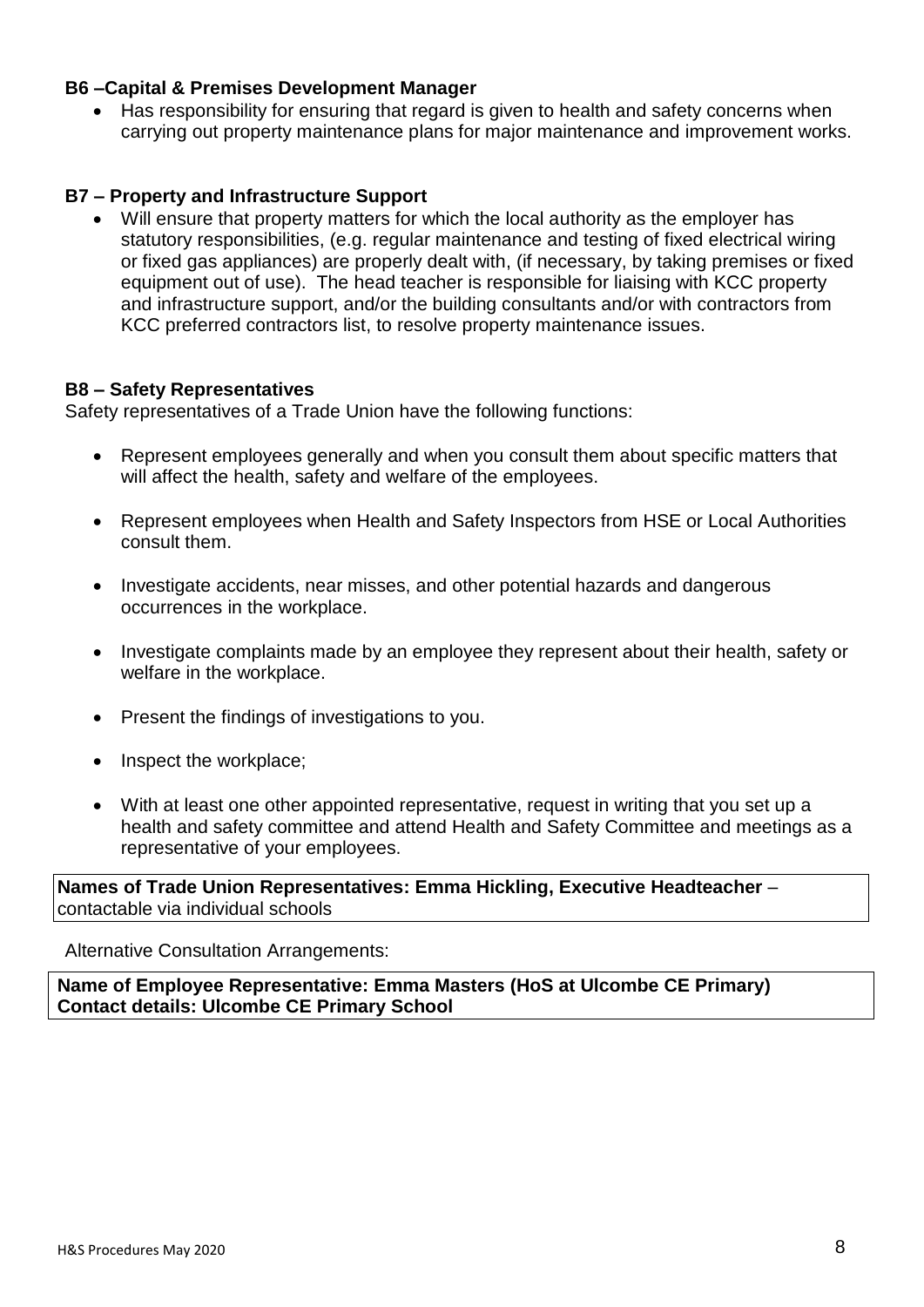## **B9 - Consultation with Employees**

It is a legal requirement to consult with employees on health and safety issues. A Safety Committee is where formal consultation with employees takes place, but individual and group staff meetings are also appropriate forums for communication on health and safety matters and concerns.

## **Health and Safety is a standing item on all staff meeting agendas.**

#### **B10 – Information, Instruction and Supervision**

Under health and safety law it is a legal requirement to display or provide a leaflet version of the Health and Safety Law poster.

• A copy of the Health and Safety Law Poster can be found:

| <b>Location of Poster:</b>                                  |
|-------------------------------------------------------------|
| Kingswood – in the staff corridor opposite the medical room |
| Ulcombe – in the main office                                |
| Leeds and Broomfield – in upstairs office area              |
| Platts Heath – in staff room opposite entrance              |

- Supervision of young workers/trainees will be arranged/undertaken/monitored by the head teacher or other delegated key members of staff.
- The head teacher will supply adequate information, instruction and supervision for all staff, pupils and visitors to ensure their health and safety.

#### **B11 – Competency for Health and Safety Tasks and Training**

- Induction training will be ensured for all members of staff by the head teacher.
- Training will be identified, arranged and monitored by the head teacher and the governing body.
- Staff are also responsible for drawing to the attention of the head teacher their own personal training needs.
- Training records will be easily accessible for audit purposes and will be kept up to date.

**The person(s) responsible for holding the records is: Emma Hickling (EHT)/Lynsey Sanchez-Daviu (HoS)/Fiona Steer (HoS)/Emma Masters (HoS)/Samantha Branchett (Office Manager @ PH).** 

#### **B12: Monitoring**

- The head teacher will check working conditions and ensure that safe working practices are being followed. Regular inspections will be undertaken of the school building and grounds three times a year.
- Emma Hickling (EHT) is responsible for investigating accidents although the accountability lies with the head teacher.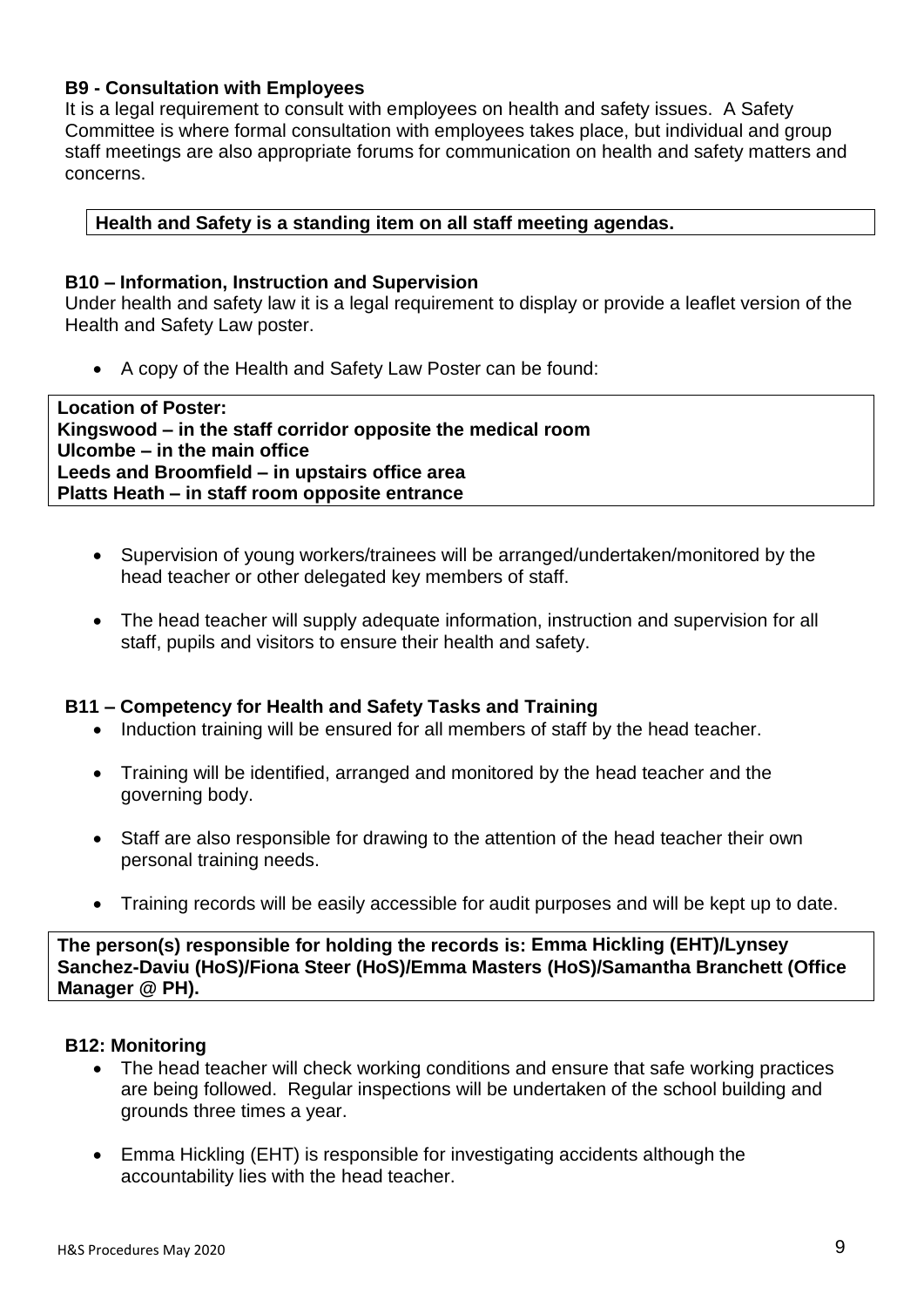- Emma Hickling (EHT) is responsible for investigating work-related causes of sickness and absences, although the accountability lies with the head teacher.
- The head teacher is responsible and accountable for acting on investigation findings in order to prevent a reoccurrence.

# **Section C – ARRANGEMENTS**

#### **C1: School Activities**

- The head teacher will ensure that risk assessments are undertaken. *See annex 10*
- The significant findings of all risk assessments will be reported to the governing body and to all relevant staff, contractors and visitors who may be affected.
- Any actions that are required to remove or control risks will be approved by the head teacher or their delegated responsible person.
- The head teacher or delegated responsible person will check that the implemented actions have removed/reduced the risks, and
- All risk assessments will be reviewed on an annual basis or when the work activity changes, whichever is the soonest.

Curriculum Safety Risk Assessments: Risk assessments are available for all areas of the school, and activities which take place within them.

#### **C2: Visitors**

- All visitors shall be directed by clear signage to the reception and must report to the school office, where appropriate arrangements for the signing in and out and identity badges will be provided, \*noting registration numbers as appropriate. \*Delete as appropriate
- All visitors shall be made aware of the school's fire arrangements in the event of a fire.
- All visitors shall be made aware of the school's emergency procedures.

#### **C3: Fire and Emergency Procedures**

- The head teacher is responsible for ensuring the fire risk assessment is undertaken, controls are implemented and that it is reviewed annually. See annex 7
- Emergency exits, assembly points and assembly point instructions are clearly identified by safety signs and notices.
- Instructions to employees are posted at:

**Names of fire wardens:** Multiple staff across all sites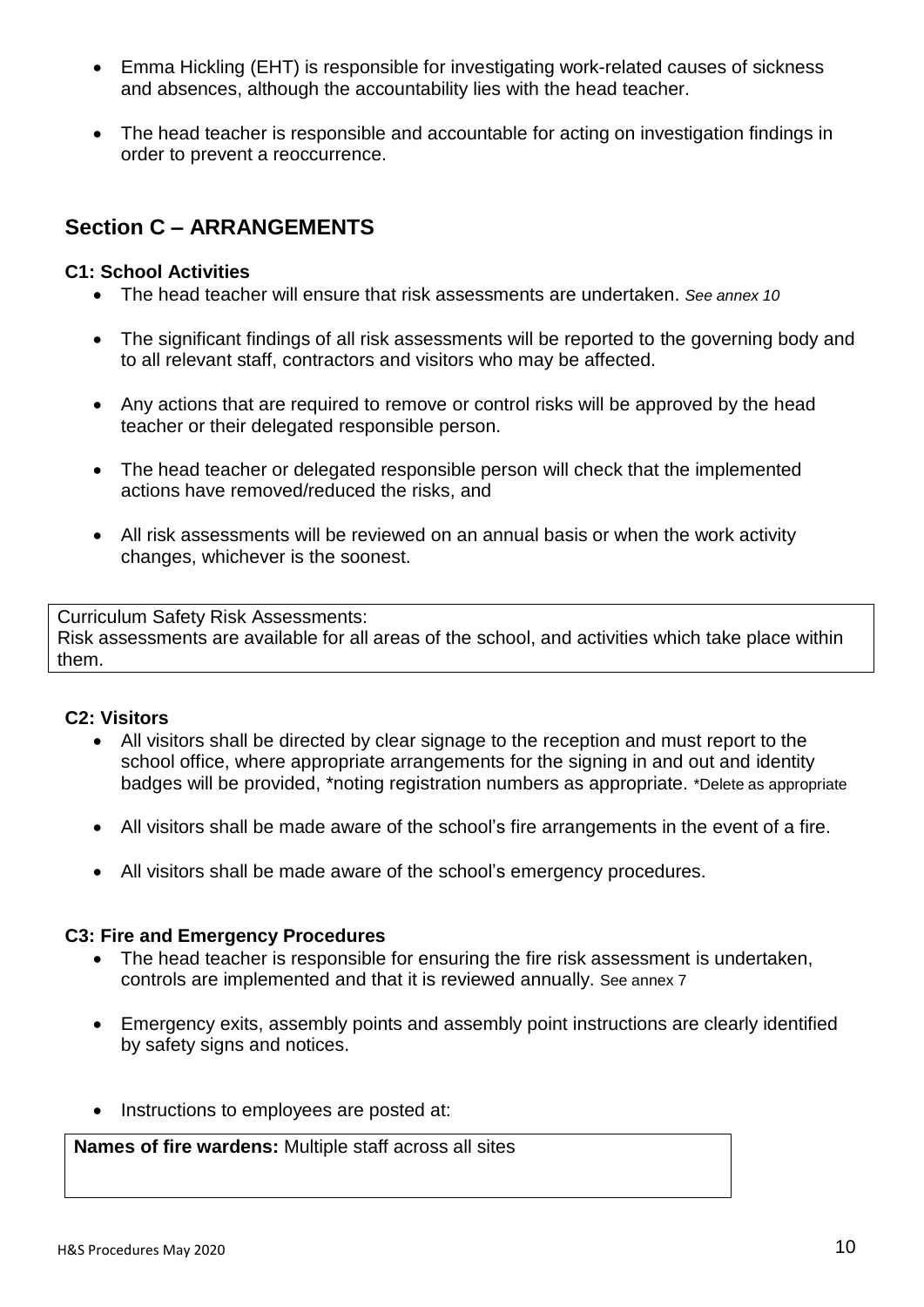## **Specify sites: Head Teachers Office, Reception,**

• Emergency evacuation will be practiced three times a year and a record will be kept:

**A record will be kept by: Emma Hickling (EHT)/Lynsey Sanchez-Daviu (HoS)/Fiona Steer (HoS)/Emma Masters (HoS) and Lesley Unsworth-Brown (ST) stored in main school offices**

Kent Fire and Rescue will be contacted by:

**Specify whose role it is to make the call: Emma Hickling (EHT)/Lynsey Sanchez-Daviu (HoS)/Fiona Steer (HoS)/Emma Masters (HoS)/Samantha Branchett (Office Manager)**

• Regular testing of fire alarms will occur on:

**Indicate when tests are to be carried out: Weekly at each school.**

**Name of tester: Mick Robinson (Kingswood), Nikki Sharp (Ulcombe) Richard Jackson (L&B) N/A for PH. No Fire alarm fitted. Manual bell**

The fire log book will be kept:

**Specify who will keep the log and where: Kingswood – office – Sam Knight Ulcombe – Nikki Sharpe in the caretakers office Leeds and Broomfied – office- Office Staff Platts Heath – Samantha Branchett - Office**

#### **C4 Fire Fighting**

Staff should only use fire extinguishers if trained in how to operate them safely. If trained, they should only use the extinguisher if confident to do so and not put themselves or others at undue risk. There should always be a clear escape available. Ensure the alarm is raised BEFORE attempting to tackle a fire.

All chemicals will be stored in accordance to the Control of Substances Hazardous to Health (COSHH) assessment. List of hazardous substances will be provided to fire officer in the event of a fire. *See annex 9.*

**Name of Responsible Person for Fire Safety: Emma Hickling (EHT)/Lynsey Sanchez-Daviu (HoS)/Fiona Steer (HoS)/Emma Masters (HoS)/Lesley Unsworth Brown & Samantha Branchett**

#### **C5: Maintenance of Fire Precautions:**

The head teacher will ensure regular maintenance of:

- 1. Fire extinguishers
- 2. Fire alarms
- 3. Fire doors
- 4. Fire safety signs and identification of escape routes
- 5. Emergency lighting and other emergency equipment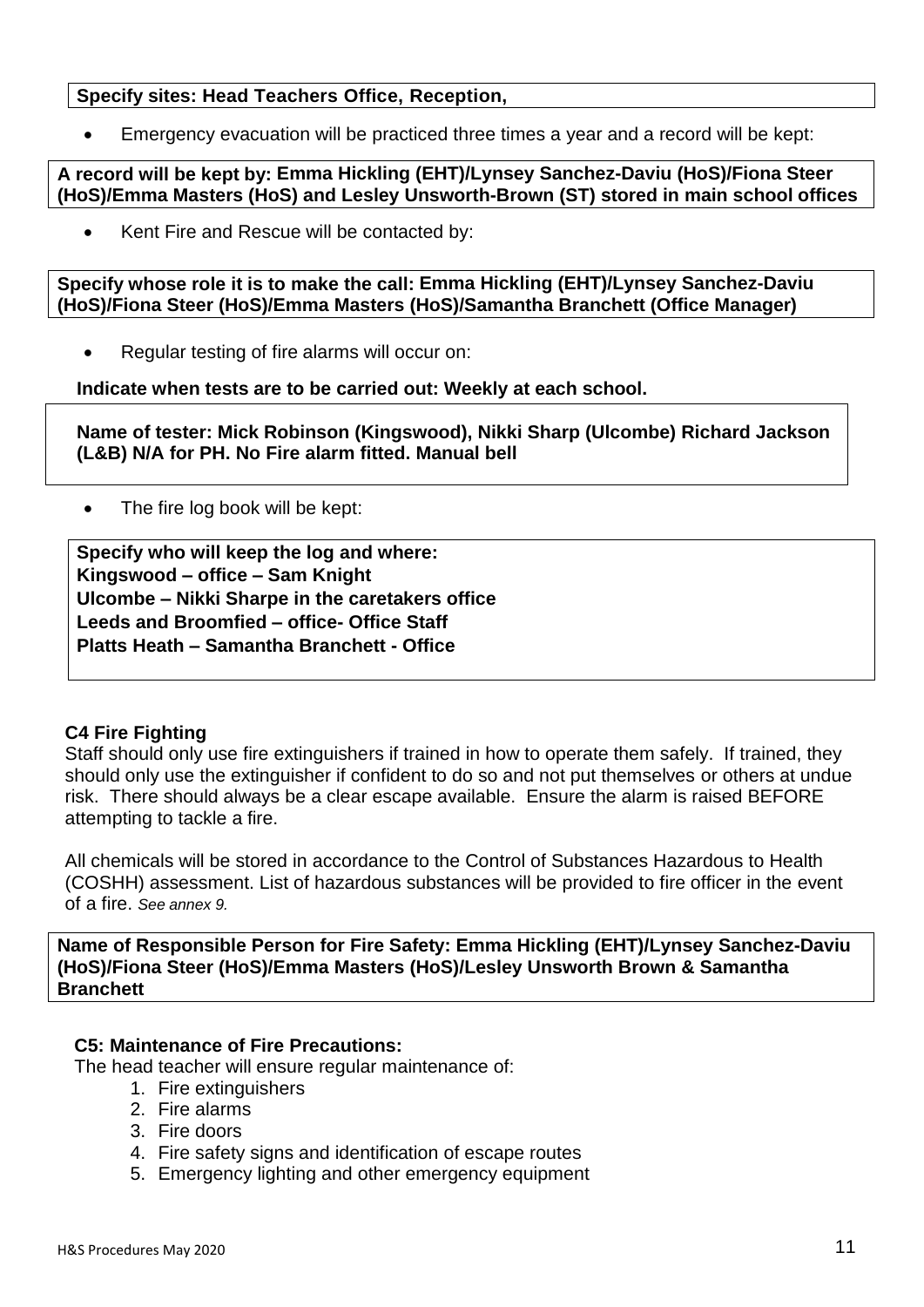# **C6: Bomb Alerts**

Bomb alerts will be dealt with in accordance with the school's emergency planning arrangements. *See annex 1*

- The head teacher is responsible for ensuring the bomb alert procedures are undertaken and implemented.
- Guidance on bombs/suspicious devices or packages will be circulated to staff annually.

## **C7: First Aid Arrangements**

• The head teacher will ensure that there are an appropriate number of designated and trained first aiders in the school.

**A list of first aiders and contact details can be found: in the reception or main office areas of all three schools.**

• The head teacher will ensure that there are an appropriate number of first aid boxes, with instructions.

**The first aid boxes are located at: Kingswood – medical room Ulcombe – area adjacent to staff toilet/office Leeds and Broomfield – office and intervention room Platts Heath – Staff room, Ash Class**

- A first aid risk assessment will be carried out by the head teacher to determine the above factors*. See annex 2*
- The school will follow the procedure for completion of incident / accident records. HS157, HS160, F2508. *See annex 3*
- The school will follow the KCC procedures for reporting of injuries as stated in the KCC accident book.
- All reportable incidents under RIDDOR '95 will be reported to the HSE by the school.

**HSE Contact Details: Incident Contact Centre [www.hse.gov.uk](http://www.hse.gov.uk/)**

• Parents will be invited to complete the consent form for medical treatment in accordance with school policy and DFE guidance.

#### **C8: Information Technology**

- The headteacher will ensure that suitable arrangements are in place for the use of Information Technology.
- H&S Procedures May 2020 **12** • Information Technology will be installed safely, with due consideration given to ventilation for server rooms and computer suites and to hazards such as asbestos and working at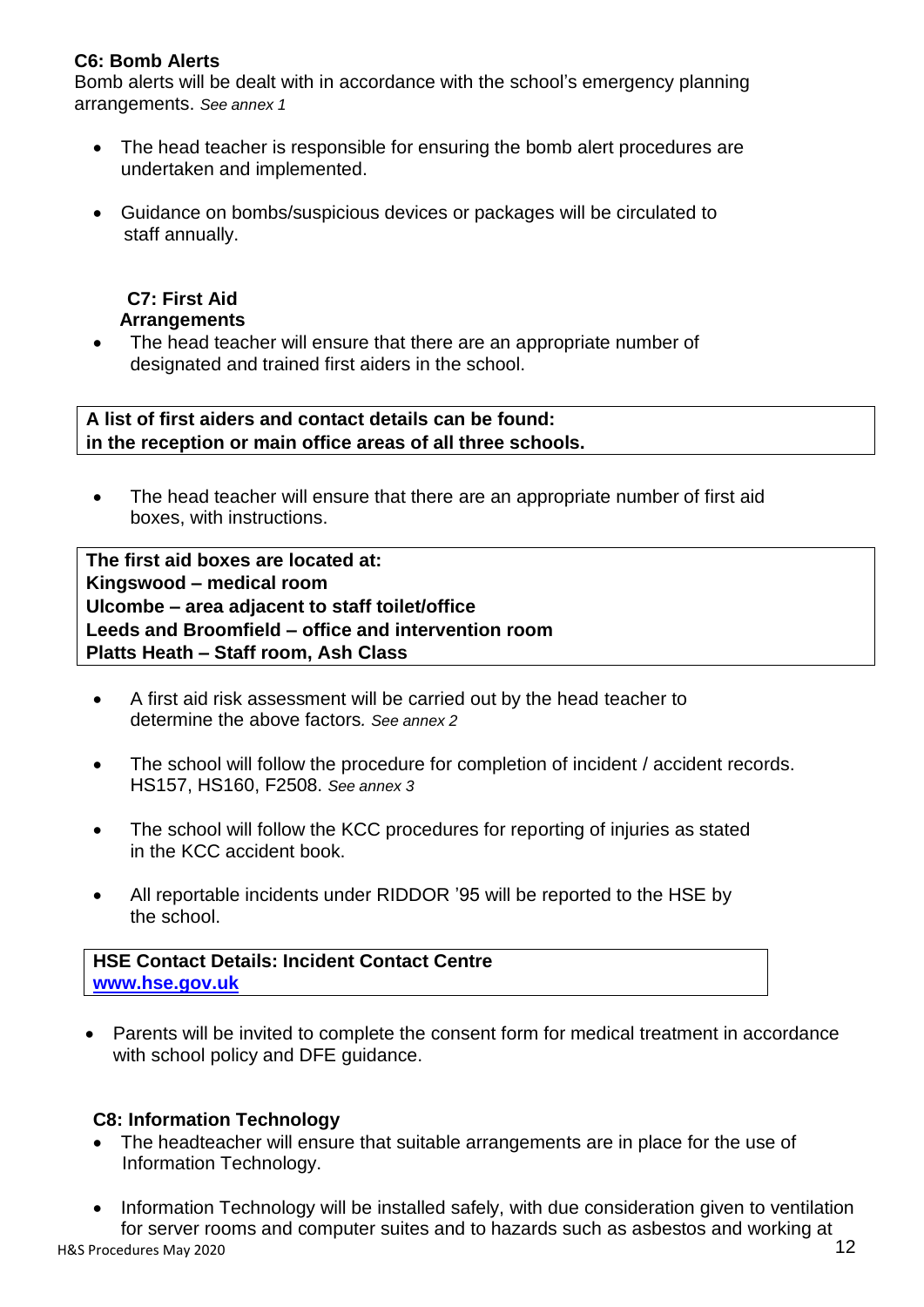height.

- Where laptops are used, safe systems of work including charging and use of trolleys will be devised.
- Assessments for users of Display Screen Equipment (DSE) will be carried out in accordance with the Health and Safety (DSE) Regulations 1992 (as amended in 2002).
- The KCC guidance on interactive whiteboards will be followed. *See annex 4*

# **C9: Legal Requirements for Premises**

- The school will comply with the requirements of the Workplace (Health, Safety and Welfare) Regulations 1992 with regard to facilities for staff such as lighting, heating, ventilation, space, condition of floors and general welfare facilities.
- The school will comply with the arrangements of the Education (School Premises) Regulations 1999 with regard to school facilities such as washrooms for pupils and staff, medical accommodation and indoor temperatures.

# **C10: Safe Handling and Use of Substances**

- The head teacher is responsible for identifying all substances which need an assessment under the Control of Substances Hazardous to Health (COSHH) Regulations 2002.
- The head teacher or delegated responsible person will be responsible for undertaking COSHH assessments.
- The head teacher will be responsible for ensuring that all relevant employees are informed about the COSHH assessments. *See annex 5*
- The head teacher will be responsible for checking that all new substances can be used safely before they are purchased.
- COSHH assessments will be reviewed on an annual basis or when the work activity changes, whichever is the soonest.

# **C11: Inspection of Premises, Plant and Equipment**

- The head teacher will arrange for formal inspections of the premises, plant and equipment to take place three times a year and draw up an effective maintenance programme. *See annex 6*
- All identified maintenance will be implemented.
- Routine checks may be undertaken by a combination of class teachers, governors, caretaking staff and the head teacher/deputy head using the checklists. *See annex 6.*
- Access to store rooms; boiler rooms; tank and plant rooms should also be checked, including checking for inappropriate storage of ladders and other equipment.
- Where damaged asbestos is encountered or suspected, procedures, as laid down in the KCC Asbestos policy, will be followed.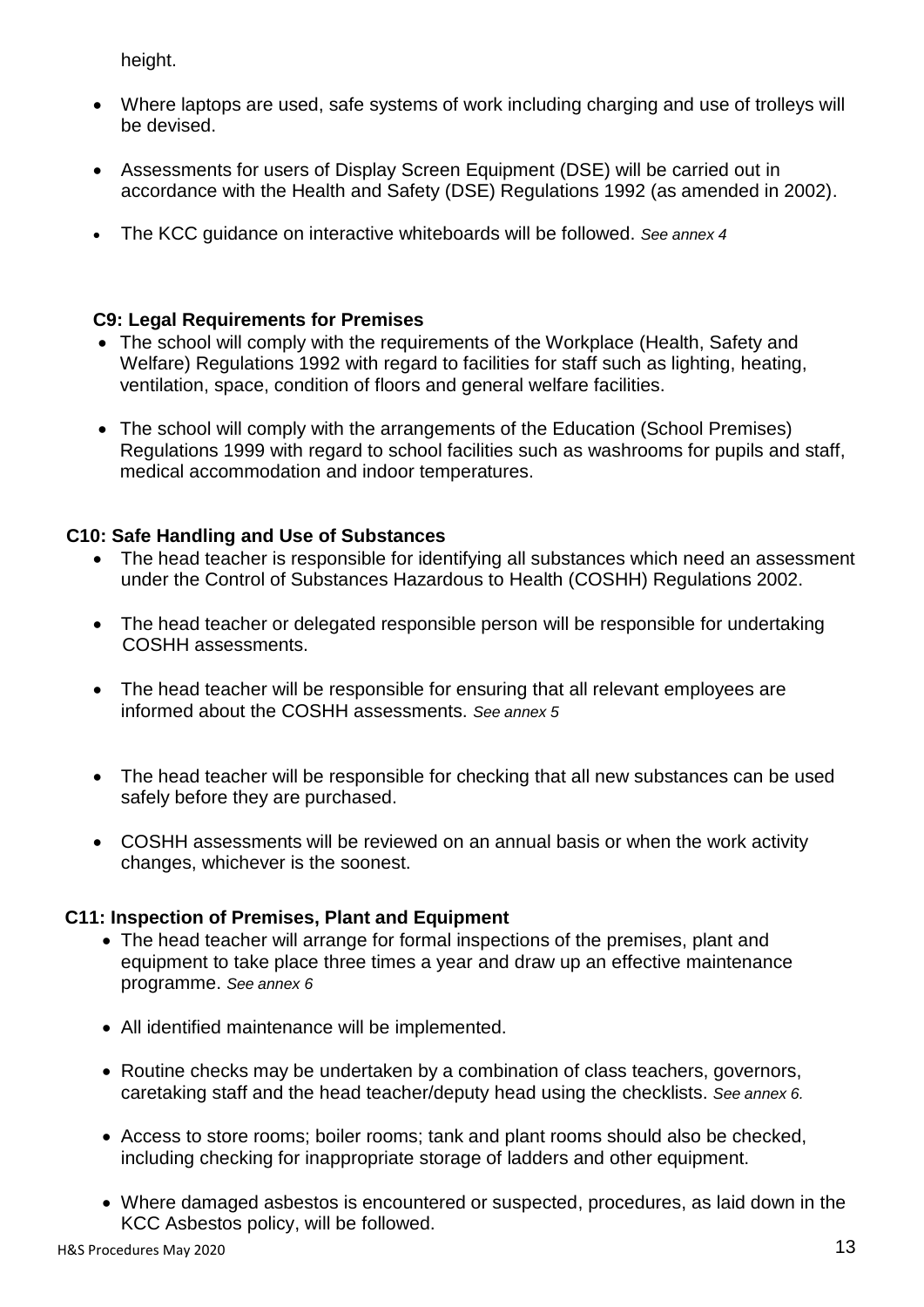## **C12: Asbestos Management**

Property and Infrastructure Support will arrange for a management asbestos survey to be carried out every three years in line with KCC policy. The head teacher will ensure that the KCC asbestos management policy is followed. An asbestos docubox will be kept on reception and staff will ask all contractors to check the survey and sign to say that they are aware of where the asbestos is within the building. The head teacher or the delegated responsible person will monitor areas where asbestos material is present, record significant findings and arrange for remedial works to be carried out if necessary. All works undertaken will be updated in the asbestos survey on completion.

## **C13: Legionella Management**

Property and Infrastructure Support will arrange for a water hygiene risk assessment to be carried out every two years in line with statutory requirements. Assessments identify if there are areas where conditions are such that legionella bacteria could grow; list any required works; and include details of future monitoring requirements that the school is responsible for. Therefore all identified remedial works will be incorporated into the school's maintenance programme.

Monitoring of the water system is also a statutory requirement and the school will ensure this is undertaken. This will include taking temperature readings, recording these in the log book and de-scaling spray outlets.

**Property and Infrastructure Statutory Service Manager: Amey central desk Telephone Number: 01622 437654**

#### **C14: Liquid Petroleum Gas Management**

*For information: Include in your policy if you have an LPG tank.*

The headteacher will ensure that there is an adequate risk assessment and emergency plan in place to cover all eventualities in an emergency and share this information with all relevant staff. Risk assessments will also be sought from Calor with regards to delivery of the gas. Reference to section three of the KCC Emergency Planning Guidance for Kent Schools is also relevant. *See annex 1*

# **C15: Oil Fired Boilers**

#### **Heating Oil Storage and Management**

*For information: Include in your policy if you have an outside storage tank for heating oil.*

The headteacher will ensure that there is an adequate risk assessment and spillage action plan in place to cover all eventualities in the event that the tank or bund fails or there is a release of heating oil during the delivery process, which causes heating oil to pollute the surrounding area or surface water drains and to share this information with all relevant staff.

A specific check list is available. *See annex 7*

Reference to section three of the KCC Emergency Planning Guidance for Kent Schools is also relevant. *See annex 1*

#### **C16: Radon Management**

*For information: Include in your policy if applicable to your school.*

The headteacher has a duty to safeguard the health of themselves, staff and pupils so far as reasonably practicable. Monitoring of radon will be carried out in accordance with Kent County Council and Health Protection Agency guidance.

H&S Procedures May 2020 and the contract of the contract of the contract of the contract of the contract of the contract of the contract of the contract of the contract of the contract of the contract of the contract of th *\*Delete once read:* \* *For further information contact KCC Health and Safety Unit.*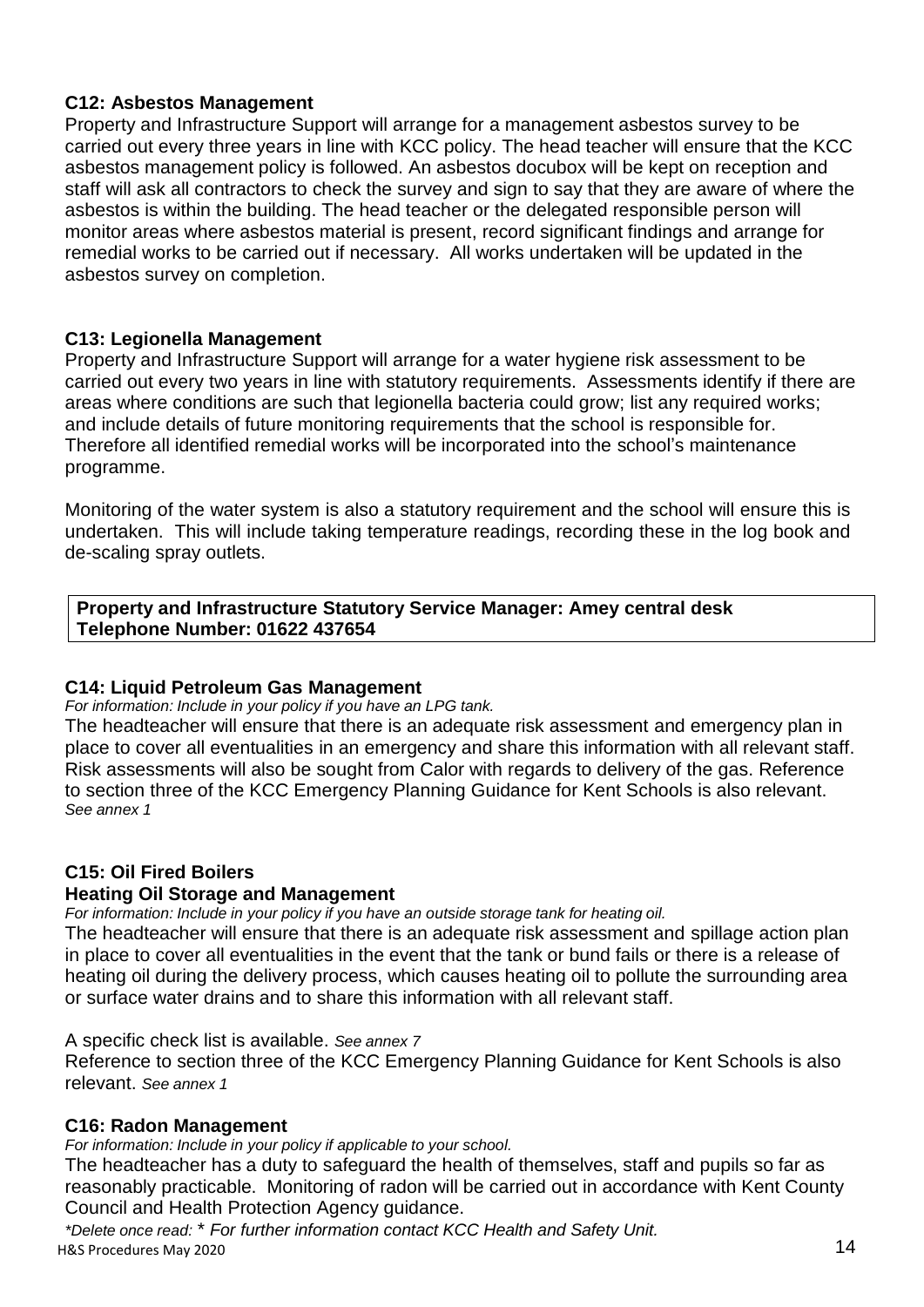#### **C17: List of Risk Assessments, Policies and Procedures to complement this Policy** *add or*

*delete list as applicable to your school*

- Asbestos management
- Bomb alerts
- Control of chemicals hazardous to health (COSHH)
- Display Screen Equipment (DSE)
- Drugs and alcohol
- Electricity at work including portable appliance testing
- Emergency planning
- Fire including responsibilities of the fire wardens
- First aid requirements
- Infection control
- Legionella
- Lone working
- Managing contractors
- Manual handling
- Off-site visits
- Pedestrian and people movement
- Playground supervision
- School events
- School facilities (swimming pools)
- Slips, trips and falls
- Stress management
- Violence and aggression
- Working at height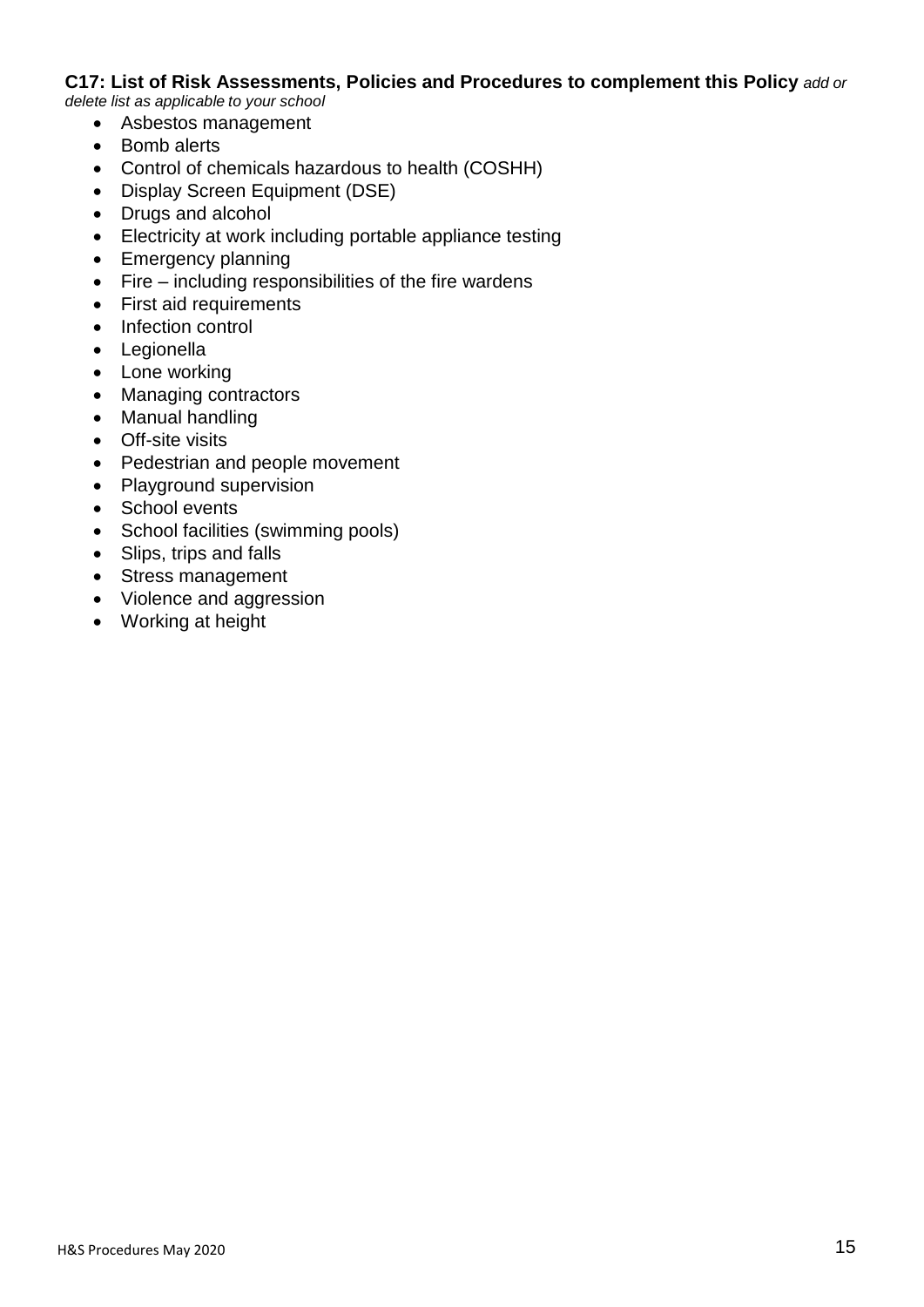# **SECTION D – ON-LINE ANNEXES AND REFERENCES**

**Annex 1:** Emergency Planning Guidelines for Kent Schools (Assistance with this document can be found on Kelsi) <http://www.kelsi.org.uk/running-a-school/maintenance-and-operations/emergency-planning>

**Annex** *2:* Guidance on First Aid for Schools – A Good Practice Guide Managing Medicines in Schools and Early Years Settings <http://www.kelsi.org.uk/policies-and-guidance/health-and-safety-guidance/risk-assessment>

**Annex 3***:* Incident/Accident Reporting

<http://www.kelsi.org.uk/policies-and-guidance/health-and-safety-guidance/accident-reporting>

**Annex 4***:* COSHH Risk Assessments on Kelsi <http://www.kelsi.org.uk/policies-and-guidance/health-and-safety-guidance/chemicals-coshh>

**Annex 5:** Inspection Proforma on Kelsi [http://www.kelsi.org.uk/policies-and-guidance/health-and-safety-guidance/management-of](http://www.kelsi.org.uk/policies-and-guidance/health-and-safety-guidance/management-of-health-safety)[health-safety](http://www.kelsi.org.uk/policies-and-guidance/health-and-safety-guidance/management-of-health-safety)

**Annex 6:** Fire Policy and other linked Documents [http://www.kelsi.org.uk/policies-and](http://www.kelsi.org.uk/policies-and-guidance/health-and-safety-guidance/fire)[guidance/health-and-safety-guidance/fire](http://www.kelsi.org.uk/policies-and-guidance/health-and-safety-guidance/fire)

**Annex 7:** Heating Oil Storage and Management Checklist [http://www.kelsi.org.uk/policies-and-guidance/health-and](http://www.kelsi.org.uk/policies-and-guidance/health-and-safety-guidance/risk-assessment)[safety-guidance/risk-assessment](http://www.kelsi.org.uk/policies-and-guidance/health-and-safety-guidance/risk-assessment)

**Annex 8:** Asbestos Policy and Docubox Contents [http://www.kelsi.org.uk/policies-and](http://www.kelsi.org.uk/policies-and-guidance/health-and-safety-guidance/premises-and-contractor-management)[guidance/health-and-safety-guidance/premises-and](http://www.kelsi.org.uk/policies-and-guidance/health-and-safety-guidance/premises-and-contractor-management)[contractor-management](http://www.kelsi.org.uk/policies-and-guidance/health-and-safety-guidance/premises-and-contractor-management)

**Annex 9***:* List of Hazardous Substances on the Premises [http://www.kelsi.org.uk/policies-and-guidance/health-and](http://www.kelsi.org.uk/policies-and-guidance/health-and-safety-guidance/chemicals-coshh)[safety-guidance/chemicals-coshh](http://www.kelsi.org.uk/policies-and-guidance/health-and-safety-guidance/chemicals-coshh)

**Annex 10:** Health and Safety of Pupils on Educational Visits [http://www.kelsi.org.uk/policies-and-guidance/health-and](http://www.kelsi.org.uk/policies-and-guidance/health-and-safety-guidance/curriculum-topics)[safety-guidance/curriculum-topics](http://www.kelsi.org.uk/policies-and-guidance/health-and-safety-guidance/curriculum-topics)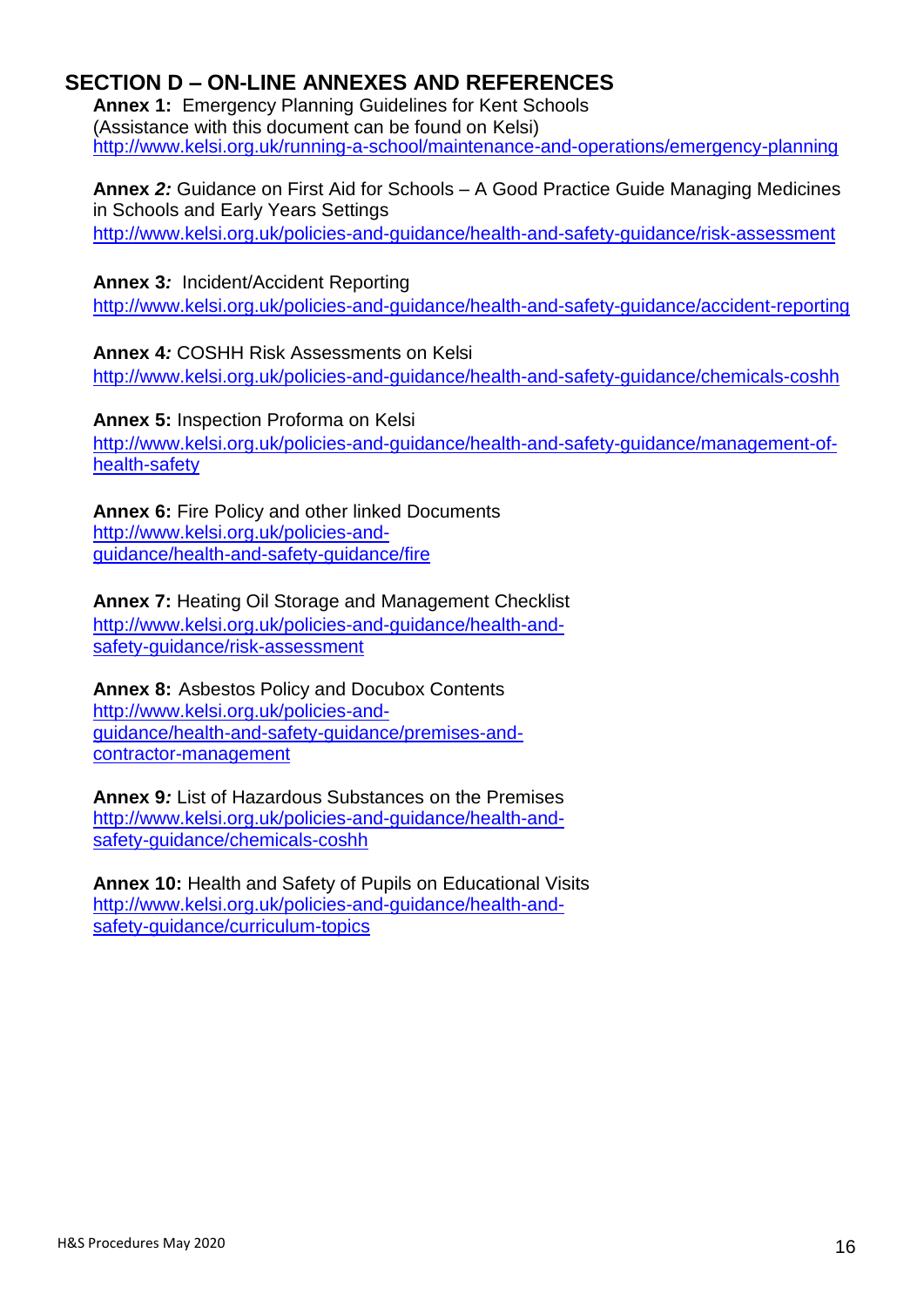# **E1***:* **USEFUL CONTACTS**

#### **KCC Health and Safety Unit**

Health and Safety Advice Line: **Tel:** 03000 418456 **Fax:** 03000 420330 **Location:** Room 3.32 Sessions House, Maidstone, ME14 1XQ

#### **Outdoor Education Unit**

**Tel:** 03000 413971 Email: [outdoor.education@kent.gov.uk](mailto:outdoor.education@kent.gov.uk) **Location:** The Swattenden Outdoor Centre, Swattenden Lane, Cranbrook, TN17 3PS

**Client Services – Caretaking, Cleaners and Waste Management**

Janet Stein – Client Service Manager. **Tel:** 03000 416050, Email: [janet.stein@kent.gov.uk](mailto:janet.stein@kent.gov.uk) Location: Room m2.33, Sessions House, Maidstone, ME14 1XQ

#### **Insurance and Risk Management**

Darryl Mattingly - Insurance and Risk Manager. **Tel:** 03000 416440, Email: [darryl.mattingly@kent.gov.uk](mailto:darryl.mattingly@kent.gov.uk) Location: Room 2.53 Sessions House. Maidstone. ME14 1XQ

#### **Staff Care Services**

Occupational Health, Mediation Services, and Support Line. **Tel:**  03000 411411 Email: [occupational.health@kent.gov.uk](mailto:occupational.health@kent.gov.uk) Location: Park House, 110-112 Mill Street, East Malling, ME19 6BU

#### **Classcare**

Email: [classcare.enquiries@kent.gov.uk](mailto:classcare.enquiries@kent.gov.uk) Website: [www.kent.gov.uk/property](http://www.kent.gov.uk/business/council_business_services/kcc_land_and_property.aspx) Location: Room 1.44, Sessions House, County Hall, Maidstone, Kent, ME14 1XQ

#### **Property and Infrastructure Support – \****Delete if not applicable*

| Bill Ogden    | <b>Operational Services Manager</b>                             | Tel: 03000 416526 |
|---------------|-----------------------------------------------------------------|-------------------|
| Lynn Keeley   | Maintenance / Statutory Team Manager                            | Tel: 07786 191664 |
| *Mark Carnt   | <b>Building Contracts Manager (East Kent)</b>                   | Tel: 07920 538423 |
| *lan McGrath  | <b>Building Contracts Manager (Mid Kent)</b>                    | Tel: 07710 339764 |
| *Steve Mercer | <b>Building Contracts Manager (West Kent)</b>                   | Tel: 07827 970565 |
|               | Steve Hamilton Statutory Services Manager (asbestos/legionella) | Tel: 07920 548911 |
|               | Roger Aldridge Mechanical & Electrical Stat. Compliance Manager | Tel: 07825 506627 |

#### KCC Property Service Desk.

**Tel:** 24 hours, 7 days per week**:** 03000 417878 Location: Contact Centre, Invicta House, County Hall, Maidstone, Kent, ME14 1XX

#### **Health and Safety Executive**

Enforcement of Health and Safety Legislation. **Tel:** 0845 345 0055 online reporting<https://extranet.hse.gov.uk/lfserver/external/F2508IE> Location: Local office: International House, Dover Place, Ashford, TN24 1HU

#### **County Fire & Rescue Service**

Barry Healey, Station Manager – School Premises. **Tel:** 01622 692121 Ext.7621 Location: Tunbridge Wells Fire Station, Grove Hill Road, Tunbridge Wells. TN1 1SD.